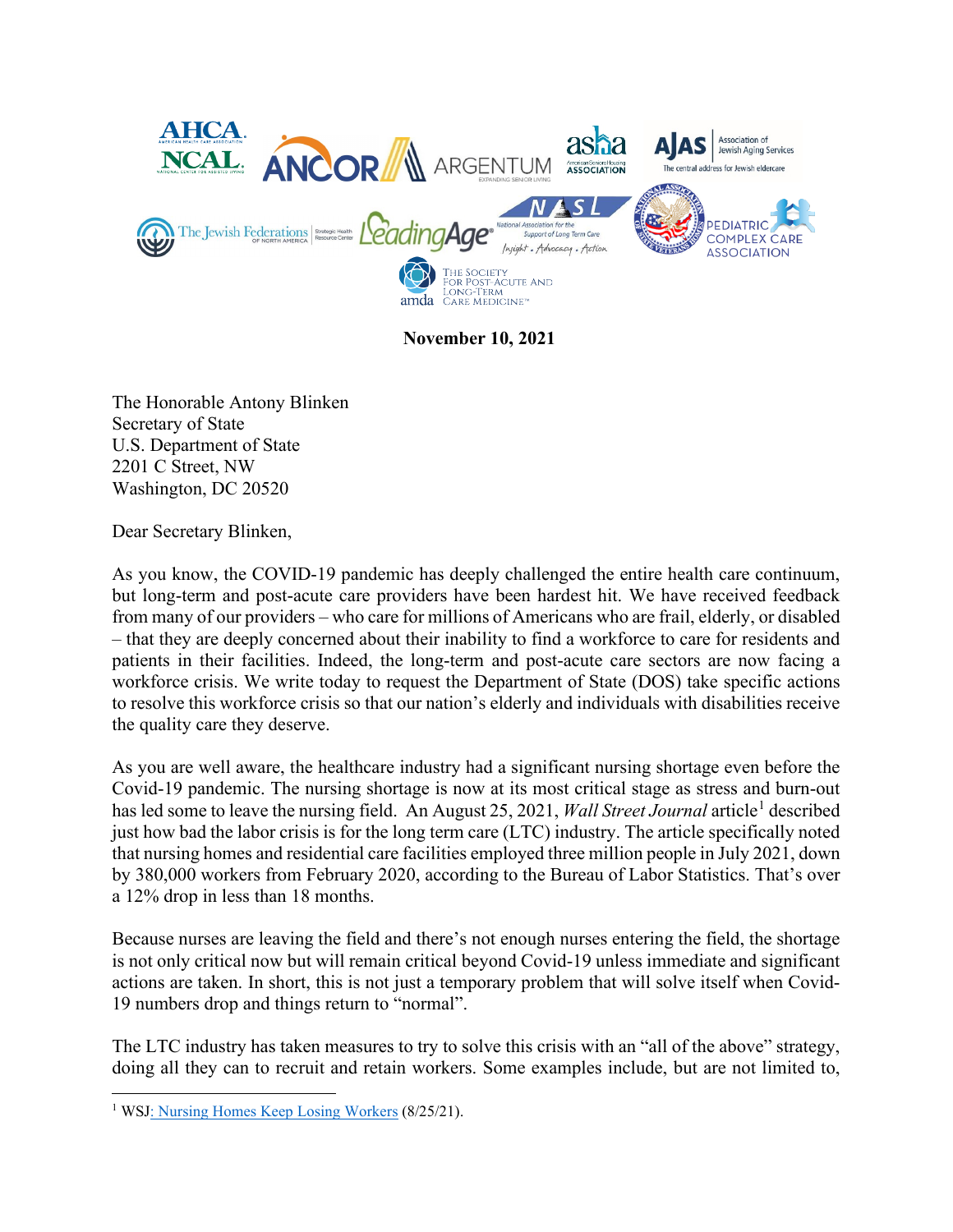sign-on bonuses, wage increases, bonuses when someone fills a shift, calling staff who have left to entice them to come back, referral bonuses paid to staff for each employee they recruit, gift cards, free meals to staff, tuition reimbursement, PTO, flexible scheduling, additional training and education opportunities and using agency staff to supplement.

In addition to the extensive efforts to recruit and retain *domestic* nurses, the LTC industry has incorporated international nurse recruitment into the overall strategy. However, immigrant visa processing is incredibly backlogged due to COVID-19 and reduced staffing at U.S. embassies and consulates, and many of the healthcare professionals with offers from U.S. LTC facilities with approved immigrant petitions have been waiting for many months, in some cases more than a year, for a visa interview appointment.

Just as the industry is taking an "all of the above" strategy, we urge the Department of State to swiftly do the same in taking a variety of measures to expedite the interview process so international nurses can enter the U.S. and help LTC providers provide quality care for the most vulnerable Americans. While the Department of Labor has long-recognized nursing as a shortage occupation and the Department of Homeland Security, U.S. Citizenship and Immigration Services division, allows premium processing for most immigrant petitions at their Service Centers, the bottleneck for nurse petitions occurs at the Department of State stage. Thus, below are a few strategies we ask the Department to implement in addition to any other creative solutions the DOS may have:

• Prioritize immigrant visas for nurses: We were pleased to see the Department's recent announcement that "U.S. embassies and consulates were instructed that they may prioritize as emergencies on a case-by-case basis the immigrant visa cases of certain healthcare professionals who will work at a facility engaged in pandemic response."[2](#page-1-0) However, we have heard from providers that unfortunately the policy has not had the intended impact. Consulates are still refusing "expedite" requests even after the DOS announcement. This may be in part due to the discretionary nature of the policy: embassies and consulates are viewing the policy as giving them "permission" to prioritize ("may" prioritize) but not "urging" them to prioritize. Also, because the policy is a "case-by-case basis" consideration rather than a policy for ALL nurse immigrant petitions, there has been much inconsistency from the consulates even when data was provided of a facilities' nursing crisis and efforts with Covid-19. Thus, we ask that the Department ensure U.S. embassies and consulates truly prioritize immigrant visas for nurses.

This is critical now, more than ever, because of the critical need for nurses and the possibility of visa retrogression. Due to the hundreds of thousands of Adjustment of Status filings within the U.S. last year, the allotted immigrant visa numbers are quickly being consumed by those applicants who were already in the U.S. on temporary work visas. As result, registered nurses, not eligible for an H-1b or other nonimmigrant visa, are being disadvantaged and bypassed at a time when visa numbers are available. Thus, nurses could face even longer delays if the DOS does not act now while visa numbers are available.

<span id="page-1-0"></span><sup>&</sup>lt;sup>2</sup> Immigrant Visa Prioritization, [https://travel.state.gov/content/travel/en/News/visas-news/immigrant-visa](https://travel.state.gov/content/travel/en/News/visas-news/immigrant-visa-prioritization.html)[prioritization.html,](https://travel.state.gov/content/travel/en/News/visas-news/immigrant-visa-prioritization.html) last updated September 13, 2021.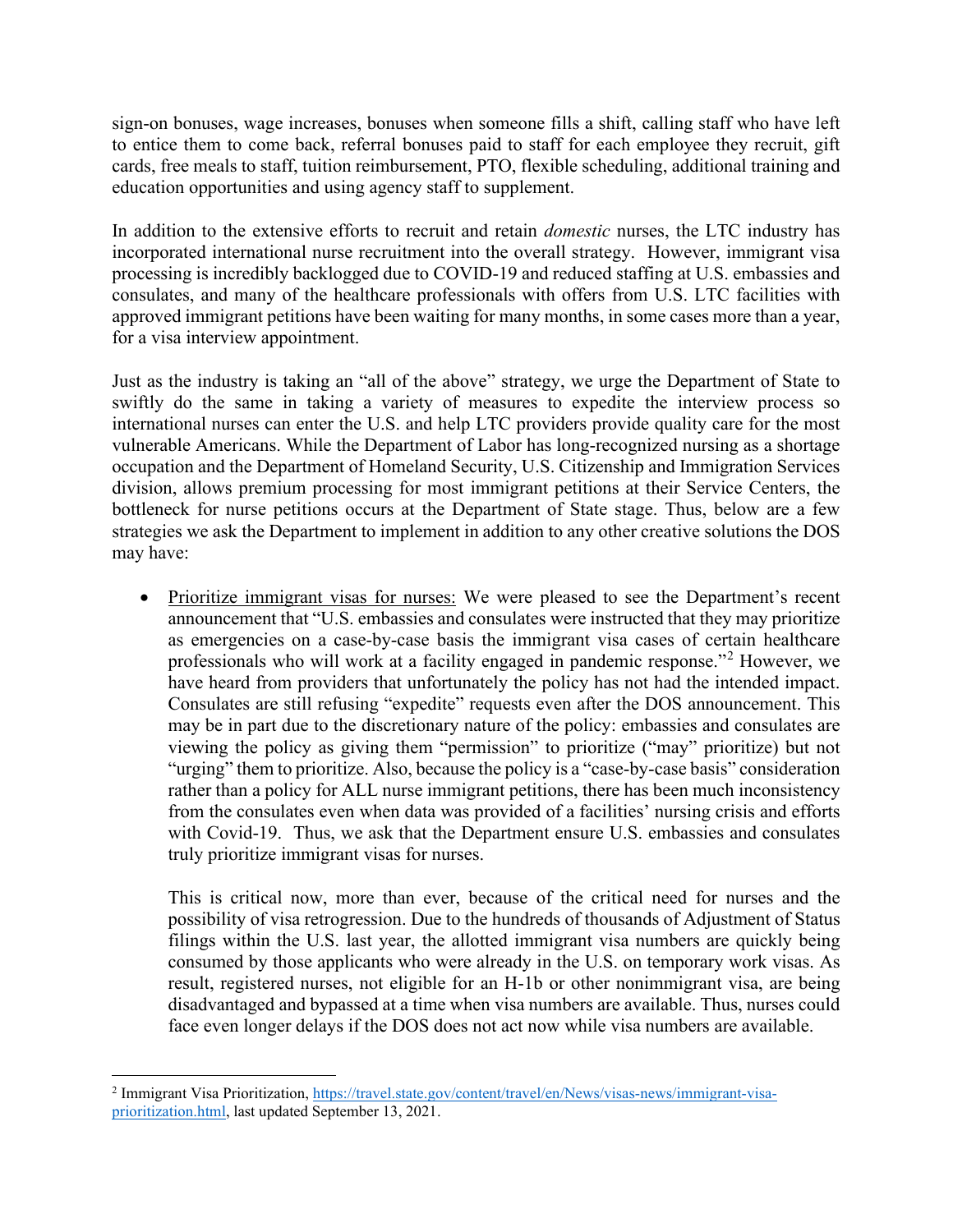• Allow waiver of the immigrant visa interview: We also request the Department expand its visa interview waiver program to include nurses, a very low-risk applicant group. Such expansion would not be without precedent: the DOS has allowed for interview waivers in the context of certain nonimmigrant visa **renewals** and this year expanded the nonimmigrant waivers not only for renewals but also some "first-time" visa applicants."<sup>[3](#page-2-0)</sup> A similar policy should apply to nurses. Most of the eligibility for nurses has already been established *before* an interview, therefore, making the interview more form than substance. Specifically, before the case reaches the DOS, the U.S. Citizenship and Immigration Services has approved the immigrant petition from the U.S. sponsoring employer ensuring a full-time, permanent job, the employer's ability to pay the wages, and the nurses qualifications including a nursing degree and passing score on NCLEX nursing exam. Before the case reaches the consulate for an interview, the National Visa Center has already reviewed the nurse's civil documents including police clearance, etc. Therefore, by the time the nurse appears before the consular officer the applicant has been vetted, as opposed to many nonimmigrant visa categories where applicants bring the documents to the consulate for the first time on the day of their visa appointment.

Instead of appearing at an in-person visa appointment, the DOS can implement a process for the consulate to complete the background check and review the documents visible to the consulate in their shared database. Then only if a consular officer has concerns about apparent or possible ineligibility, an in-person visa interview should be conducted for that nurse, but waiving immigrant visa appointments for nurses should be the default approach until at least the immigrant visa backlog is cleared.

• Expand in-person interviews to allow for "virtual interviews": Virtual interviews are used widely in other contexts including, but not limited to, immigration removal hearings and hearings across other agencies like the Social Security Administration.<sup>[4](#page-2-1)</sup> The DOS can allow the applicant to mail in the passport for visa issuance.

The waiver of interviews and/or expansion of in-person interviews to virtual/video conferencing is particularly important for cases pending at the U.S. Embassy in Manila, the Philippines, where most foreign nurses apply for their immigrant visas and where immigrant visa processing has been significantly stalled for the past 2 years. The data below, derived from the DOS, shows the significant drop off in processing.

<span id="page-2-0"></span><sup>&</sup>lt;sup>3</sup>On September 14, 2021, DOS extended nonimmigrant visa interview waivers to "first-time F, M, and academic J visa applicants who are citizens or nationals of a country that participates in the Visa Waiver Program (VWP), provided they have no apparent ineligibility or potential

See Important Announcement on F, M, and Academic J Visas, [https://travel.state.gov/content/travel/en/News/visas](https://travel.state.gov/content/travel/en/News/visas-news/important-announcement-on-F-M-and-academic-J-Visas.html)[news/important-announcement-on-F-M-and-academic-J-Visas.html,](https://travel.state.gov/content/travel/en/News/visas-news/important-announcement-on-F-M-and-academic-J-Visas.html) last updated September 14, 2021.

<span id="page-2-1"></span><sup>4</sup> When the Social Security Administration issued a rule two years ago regarding the manner of hearings, it noted that hearing/interviews conducted virtually by video technology or by telephone are "in widespread use in other types of adjudications" and that advances in video technology allows adjudicators to "hear, see, and interact with the parties to a hearing as effectively through VTC as they would during an in-person appearance." See 84 FR 69298 and also [https://www.ssa.gov/appeals/hearing\\_video.html.](https://www.ssa.gov/appeals/hearing_video.html)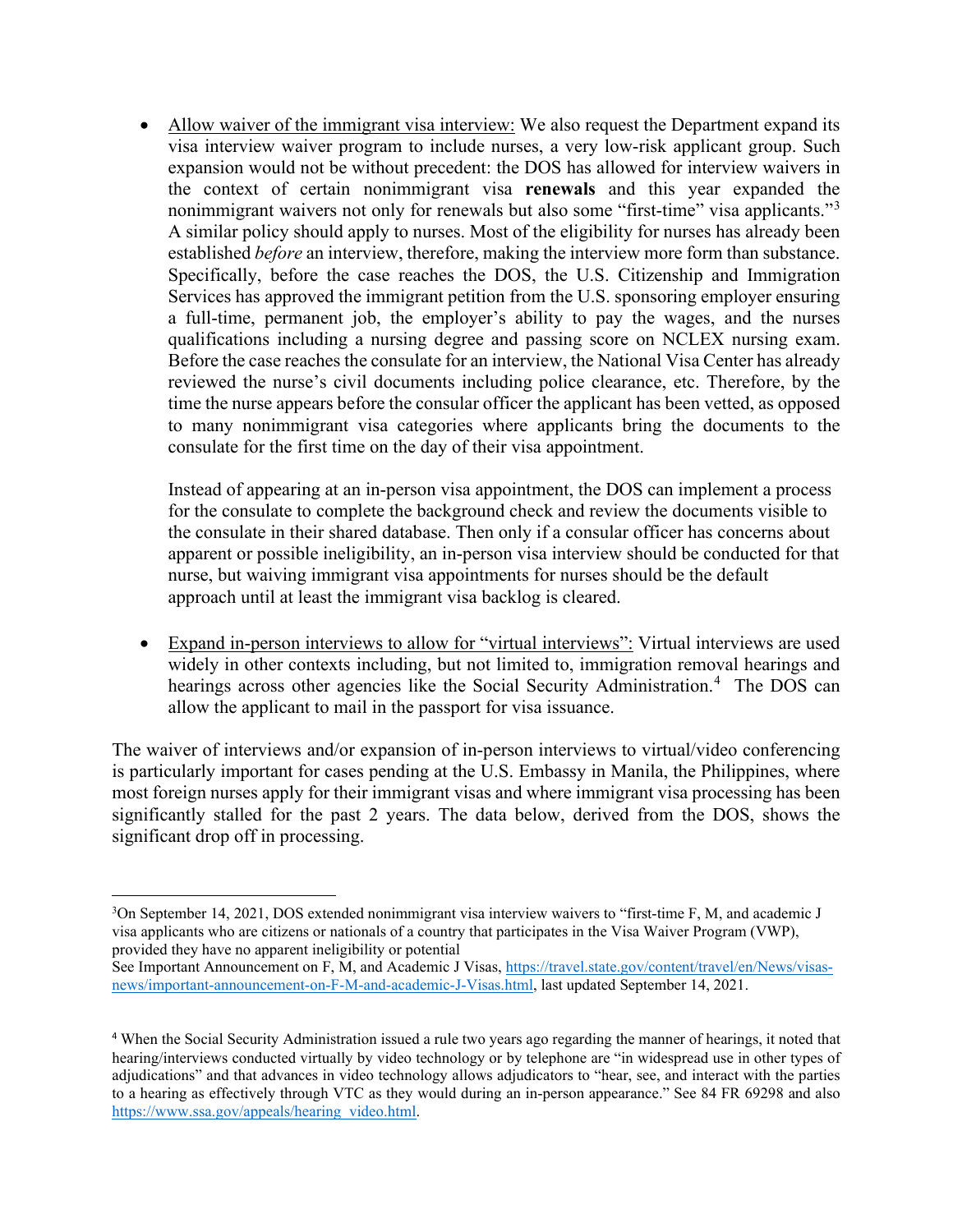| <b>POST</b>                   | <b>IEV</b><br>2011 | EV<br>2012 | <b>LEY</b><br>2013 | <b>FY</b><br>2014 | <b>EXECUTE</b><br>2015 | TY.<br>2016 | <b>FY</b><br>2017 | FΥ<br>2018 | 2019   | 2020  |
|-------------------------------|--------------------|------------|--------------------|-------------------|------------------------|-------------|-------------------|------------|--------|-------|
| <b>Philippines:</b><br>Manila | 33.622             | 35.239     | 34.617             | 30.612            | 35.429                 | 33.890      | 29.195            | 30.879     | 25.770 | 8.982 |

More importantly, the significant drop in immigrant processing at Manila has been most detrimental on nurse cases. At all times, Manila, like most embassies and consulates, dedicate the vast majority of time and resources to family-based, rather than employment-based, immigrant visas. Yet, the data from the DOS, depicted in the chart below, shows the volume of employmentbased immigrant visa applicants for Mania almost tripled from Fiscal Year 2020 to Fiscal Year 2021[.5](#page-3-0)

| <b>DATE</b><br><b>FISCAL YEAR</b> | <b>TOTAL EMPLOYMENT</b><br><b>BASED IMMIGRANT VISA</b><br><b>VOLUME AT NVC</b> | <b>TOTAL EB3 IMMIGRANT</b><br><b>VISA VOLUME</b><br><b>WORLDWIDE</b> | <b>TOTAL EB3 IMMIGRANT VISA</b><br><b>VOLUME TARGETED FOR</b><br><b>MANILA</b> |
|-----------------------------------|--------------------------------------------------------------------------------|----------------------------------------------------------------------|--------------------------------------------------------------------------------|
| November 2020                     | 215.596                                                                        | 116,755                                                              | 32,490                                                                         |
| FY 2021                           |                                                                                |                                                                      | $(45\% \text{ of all EB3 applications)$ applicants worldwide)                  |
| November 2019                     | 125,988                                                                        | 43.725                                                               | 11.956                                                                         |
| FY 2020                           |                                                                                |                                                                      | (27% of all EB3 applicants worldwide)                                          |

Our nation's elderly, frail, and disabled citizens deserve to have the highest-quality care possible. We urge you to join the LTC industry in taking an "all the above" approach to meet the patient needs. As such, we respectfully request you to implement as soon as possible these recommendations to expedite the interviews for qualified international nurses who have approved petitions from the U.S. Citizenship and Immigration Services but stalled at the DOS stage.

Thank you for your attention to this matter.

Sincerely,

**Mark Parkinson** President & CEO American Health Care Association

KaSnuar M. Bethea

**LaShuan Bethea** Executive Director National Center for Assisted Living

// / Adless

**David Schless**  President American Seniors Housing Association

Katie Suth Slow

**Katie Smith Sloan** President & CEO LeadingAge

Umon

**Don Shulman**  President & CEO Association of Jewish Aging Services

**James Balda** President & CEO Argentum

<span id="page-3-0"></span><sup>5</sup> Data extracted from the Annual Report of Immigrant Visa Applicants in Family-sponsored and Employment-based Preferences Registered at the National Visa Center, (annual report for fiscal years 2012 to fiscal year 2021, issued by the Department of State).